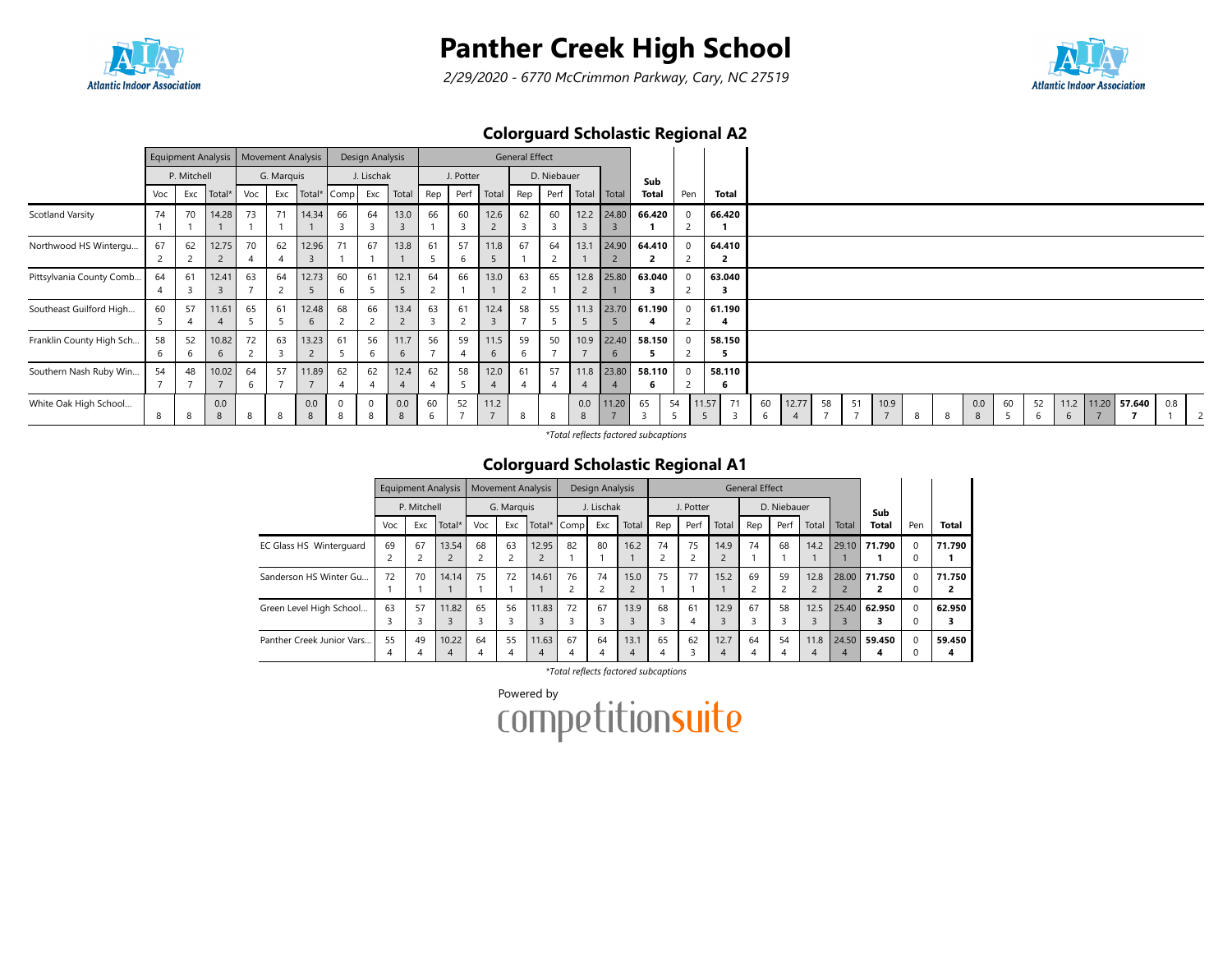

2/29/2020 - 6770 McCrimmon Parkway, Cary, NC 27519



### Colorguard Scholastic A3

|                           |                      | <b>Equipment Analysis</b><br>P. Mitchell |                         |         | <b>Movement Analysis</b> |                         |                      | Design Analysis      |                        |         |           |                        | <b>General Effect</b> |                      |                        |                         |              |                          |              |
|---------------------------|----------------------|------------------------------------------|-------------------------|---------|--------------------------|-------------------------|----------------------|----------------------|------------------------|---------|-----------|------------------------|-----------------------|----------------------|------------------------|-------------------------|--------------|--------------------------|--------------|
|                           |                      |                                          |                         |         | G. Marquis               |                         |                      | J. Lischak           |                        |         | J. Potter |                        |                       | D. Niebauer          |                        |                         | Sub          |                          |              |
|                           | Voc                  | Exc                                      | Total*                  | Voc     | Exc                      | Total*                  | Comp                 | Exc                  | Total                  | Rep     | Perf      | Total                  | Rep                   | Perf                 | Total                  | Total                   | <b>Total</b> | Pen                      | <b>Total</b> |
| New Bern HS WG            | 67                   | 66                                       | 13.27                   | 69      | 65                       | 13.28                   | 65<br>$\overline{c}$ | 66<br>$\overline{2}$ | 13.1<br>$\overline{2}$ | 66      | 64        | 13.0                   | 61<br>4               | 61<br>4              | 12.2<br>4              | 25.20                   | 64.850       | $\Omega$<br><sup>0</sup> | 64.850       |
| Cary High School JV Guard | 61<br>5              | 58<br>4                                  | 11.81<br>4              | 67<br>4 | 62<br>4                  | 12.75<br>5              | 68                   | 67                   | 13.5                   | 60<br>4 | 62<br>3   | 12.2<br>3              | 65<br>$\overline{c}$  | 63<br>$\overline{c}$ | 12.8<br>$\overline{2}$ | 25.00<br>$\overline{2}$ | 63.060<br>2  | $\Omega$<br>$\Omega$     | 63.060<br>2  |
| Topsail High School Wint  | 66<br>$\overline{c}$ | 64<br>2                                  | 12.94<br>$\overline{2}$ | 64<br>6 | 64<br>2                  | 12.8<br>3               | 63<br>3              | 61<br>3              | 12.4<br>3              | 62<br>3 | 58<br>4   | 12.0<br>$\overline{4}$ | 64<br>3               | 65                   | 12.9                   | 24.90<br>$\overline{4}$ | 63.040<br>3  | $\Omega$<br><sup>0</sup> | 63.040<br>3  |
| Southern Nash Sapphire    | 64<br>3              | 59<br>3                                  | 12.15<br>3              | 66<br>5 | 60<br>7                  | 12.42<br>6              | 61<br>4              | 58<br>4              | 11.9<br>4              | 64<br>2 | 63<br>2   | 12.7<br>$\overline{2}$ | 66                    | 57                   | 12.3<br>3              | 25.00<br>$\overline{2}$ | 61.470<br>4  | $\Omega$<br>$\Omega$     | 61.470<br>4  |
| Franklinton HS Wintergua  | 62<br>4              | 56<br>5.                                 | 11.62<br>5              | 69      | 61<br>5                  | 12.76<br>$\overline{4}$ | 58<br>5              | 53<br>5.             | 11.1<br>5              | 58<br>5 | 54        | 11.2<br>6              | 60<br>6               | 55<br>8              | 11.5<br>8              | 22.70<br>8              | 58.180<br>5. | $\Omega$<br><sup>0</sup> | 58.180<br>5  |
| South East Raleigh Deviat | 56                   | 48<br>8                                  | 10.16<br>8              | 68<br>3 | 63<br>3                  | 12.95<br>$\overline{2}$ | 54<br>$\overline{7}$ | 50                   | 10.4<br>8              | 56<br>7 | 53<br>8   | 10.9<br>8              | 59                    | 62<br>3              | 12.1<br>5              | 23.00<br>5              | 56.510<br>6  | $\Omega$<br>$\Omega$     | 56.510<br>6  |
| Leesville Road HS Winter  | 55<br>8              | 52                                       | 10.61<br>$\overline{7}$ | 63<br>7 | 61<br>5                  | 12.34                   | 54<br>$\overline{7}$ | 52<br>6              | 10.6<br>6              | 54<br>8 | 56<br>6   | 11.0<br>$\overline{7}$ | 61<br>4               | 58<br>6              | 11.9<br>6              | 22.90<br>$\overline{7}$ | 56.450<br>7  | $\Omega$<br>$\Omega$     | 56.450<br>7  |
| Middle Creek HS JV        | 58<br>6              | 53<br>6                                  | 10.95<br>6              | 62<br>8 | 55<br>8                  | 11.49<br>8              | 56<br>6              | 49<br>8              | 10.5<br>$\overline{7}$ | 57<br>6 | 57<br>5   | 11.4<br>5              | 57<br>8               | 59<br>5              | 11.6<br>7              | 23.00<br>5              | 55.940<br>8  | $\Omega$<br>$\Omega$     | 55.940<br>8  |

\*Total reflects factored subcaptions

### Colorguard Scholastic A2

|                           |         | <b>Equipment Analysis</b><br>P. Mitchell |            |         | <b>Movement Analysis</b> |            |             | Design Analysis      |           |                      |           |       | <b>General Effect</b> |             |                        |            |             |          |              |
|---------------------------|---------|------------------------------------------|------------|---------|--------------------------|------------|-------------|----------------------|-----------|----------------------|-----------|-------|-----------------------|-------------|------------------------|------------|-------------|----------|--------------|
|                           |         |                                          |            |         | G. Marguis               |            |             | J. Lischak           |           |                      | J. Potter |       |                       | D. Niebauer |                        |            | Sub         |          |              |
|                           | Voc     | Exc                                      | Total*     | Voc     | Exc                      |            | Total* Comp | Exc                  | Total     | Rep                  | Perf      | Total | Rep                   | Perf        | Total                  | Total      | Total       | Pen      | <b>Total</b> |
| Athens Drive HS Winterg   | 70      | 63                                       | 13.09      | 70<br>2 | 61                       | 12.83<br>4 | 75          | 73                   | 14.8      | 69<br>3              | 70        | 13.9  | 73                    | 67          | 14.0                   | 27.90      | 68.620      | $\Omega$ | 68.620       |
| Heritage Combined Scho    | 61      | 58                                       | 11.81      | 72      | 67                       | 13.75      | 73          | 72<br>$\overline{c}$ | 14.5      | 72                   | 71        | 14.3  | 68<br>4               | 61          | 12.9<br>5              | 27.20      | 67.260      | $\Omega$ | 67.260       |
| East Davidson Winter Gu   | 64<br>3 | 62<br>4                                  | 12.54      | 69<br>3 | 68                       | 13.67      | 69          | 71<br>3              | 14.0<br>3 | 67<br>5              | 63        | 13.0  | 67                    | 64          | 13.1<br>$\overline{4}$ | 26.10      | 66.310      | $\Omega$ | 66.310       |
| George Washington HS      | 66<br>2 | 64                                       | 12.94      | 65      | 63                       | 12.74      | 68          | 65<br>4              | 13.3<br>4 | 71<br>$\overline{2}$ | 69        | 14.0  | 70<br>3               | 63          | 13.3<br>3              | 27.30      | 66.280<br>4 | $\Omega$ | 66.280<br>4  |
| Jefferson Forest Wintergu | 62<br>4 | 63                                       | 12.53<br>4 | 67<br>4 | 63                       | 12.88      | 68          | 64                   | 13.2      | 68<br>4              | 66<br>4   | 13.4  | 72<br>∍               | 62          | 13.4<br>$\overline{2}$ | 26.80<br>4 | 65.410      | $\Omega$ | 65.410       |

\*Total reflects factored subcaptions

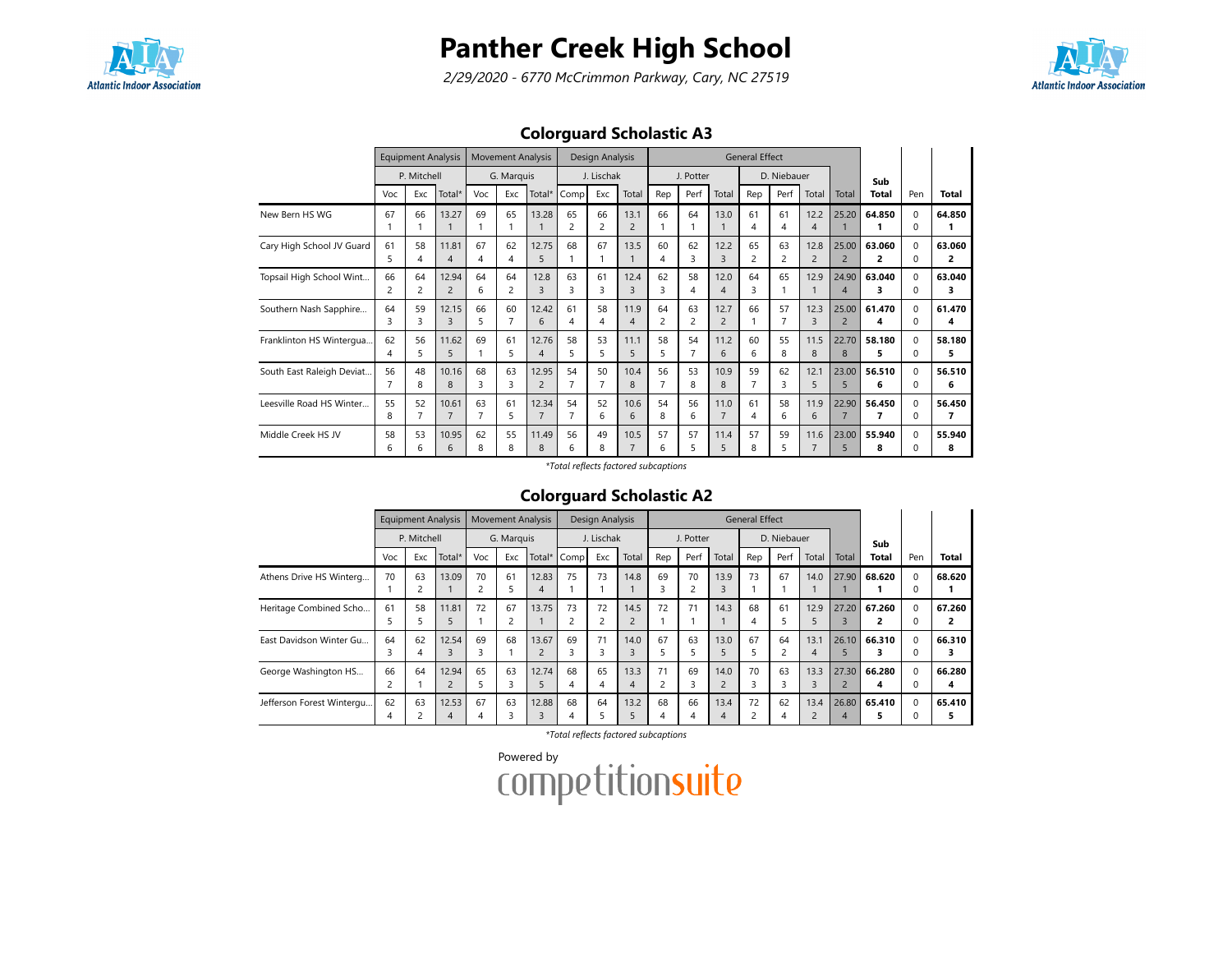

2/29/2020 - 6770 McCrimmon Parkway, Cary, NC 27519



### Colorguard Scholastic A1

|                           |         | <b>Equipment Analysis</b><br>P. Mitchell |                         |         | <b>Movement Analysis</b> |           |             | Design Analysis |           |                      |           |       | <b>General Effect</b> |             |                        |            |              |          |              |
|---------------------------|---------|------------------------------------------|-------------------------|---------|--------------------------|-----------|-------------|-----------------|-----------|----------------------|-----------|-------|-----------------------|-------------|------------------------|------------|--------------|----------|--------------|
|                           |         |                                          |                         |         | G. Marquis               |           |             | J. Lischak      |           |                      | J. Potter |       |                       | D. Niebauer |                        |            | Sub          |          |              |
|                           | Voc     | Exc                                      | Total*                  | Voc     | Exc                      |           | Total* Comp | Exc             | Total     | Rep                  | Perf      | Total | Rep                   | Perf        | Total                  | Total      | <b>Total</b> | Pen      | <b>Total</b> |
| Cary High School Varsity  | 69      | 67                                       | 13.54<br>$\overline{2}$ | 78      | 79                       | 15.73     | 80          | 80              | 16.0      | 79                   | 80        | 15.9  | 78                    | 69          | 14.7                   | 30.60      | 75.870       | 0        | 75.870       |
| Panther Creek Varsity Win | 73      | 69                                       | 14.08                   | 75      | 71                       | 14.48     | 76          | 73<br>2         | 14.9      | 76<br>$\overline{c}$ | 72        | 14.8  | 75                    | 66          | 14.1<br>$\overline{c}$ | 28.90      | 72.360       | $\Omega$ | 72.360<br>2  |
| Middle Creek HS Varsity   | 67<br>3 | 62                                       | 12.75                   | 72      | 67                       | 13.75     | 70          | 71<br>3         | 14.1      | 74<br>3              | 71        | 14.5  | 72<br>3               | 67          | 13.9                   | 28.40      | 69.000       | $\Omega$ | 69.000<br>3  |
| West Carteret Winterguard | 65<br>4 | 61                                       | 12.48<br>4              | 69<br>4 | 59<br>4                  | 12.5<br>4 | 69<br>4     | 65<br>4         | 13.4<br>4 | 73<br>4              | 70<br>4   | 14.3  | 68<br>4               | 62          | 13.0<br>4              | 27.30<br>4 | 65.680       | $\Omega$ | 65.680<br>4  |

\*Total reflects factored subcaptions

#### Colorguard Independent A

|                           |     | <b>Equipment Analysis</b><br>P. Mitchell |       |     | <b>Movement Analysis</b> |             |    | Design Analysis |       |         |           |       | <b>General Effect</b> |             |       |       |              |                      |              |
|---------------------------|-----|------------------------------------------|-------|-----|--------------------------|-------------|----|-----------------|-------|---------|-----------|-------|-----------------------|-------------|-------|-------|--------------|----------------------|--------------|
|                           |     |                                          |       |     | G. Marquis               |             |    | J. Lischak      |       |         | J. Potter |       |                       | D. Niebauer |       |       | Sub          |                      |              |
|                           | Voc | Total*<br>Exc<br>65<br>13.35             |       | Voc | Exc                      | Total* Comp |    | Exc             | Total | Rep     | Perf      | Total | Rep                   | Perf        | Total | Total | <b>Total</b> | Pen                  | <b>Total</b> |
| <b>NCSU Winterguard</b>   | 70  |                                          |       | 76  | 72                       | 14.68       | 74 | 71              | 14.5  | 66      | 68        | 13.4  | 71                    | 68          | 13.9  |       | 27.30 69.830 | $\Omega$<br>$\Omega$ | 69.830       |
| Cumberland Independent    | 62  | 63                                       | 12.53 | 70  | 70                       | 14.0        | 69 | 66              | 13.5  | 65      | 64        | 12.9  | 67                    | 67          | 13.4  |       | 26.30 66.330 | $\Omega$             | 66.330       |
| ValianT Indoor Guard at V | 66  | 61                                       | 12.55 | 69  | 59                       | 12.5        | 71 | 67              | 13.8  | 56<br>З | 60        | 11.6  | 68                    | 69          | 13.7  |       | 25.30 64.150 | $\Omega$<br>0        | 64.150       |

\*Total reflects factored subcaptions

### Colorguard Independent Senior

|                           |    |                                     | Equipment Analysis   Movement Analysis |    |            |             |    | Design Analysis |       |     |           |       | <b>General Effect</b> |             |       |       |              |     |              |
|---------------------------|----|-------------------------------------|----------------------------------------|----|------------|-------------|----|-----------------|-------|-----|-----------|-------|-----------------------|-------------|-------|-------|--------------|-----|--------------|
|                           |    | P. Mitchell<br>Total*<br>Voc<br>Exc |                                        |    | G. Marguis |             |    | . Lischak       |       |     | J. Potter |       |                       | D. Niebauer |       |       | Sub          |     |              |
|                           |    |                                     |                                        |    | Exc        | Total* Comp |    | Exc             | Total | Rep | Perf      | Total | Rep                   | Perf        | Total | Total | <b>Total</b> | Pen | <b>Total</b> |
| Carolina Visual Productio | 66 | 61                                  | 12.55                                  | 69 | 63         | 13.02       | 67 | 63              | 13.0  | 58  | 57        | 11.5  | 66                    | 63          | 12.9  |       | 24.40 62.970 | 0.  | 62.870       |
|                           |    |                                     |                                        |    |            |             |    |                 |       |     |           |       |                       |             |       |       |              |     |              |

\*Total reflects factored subcaptions

Powered by<br>COMPETitionsuite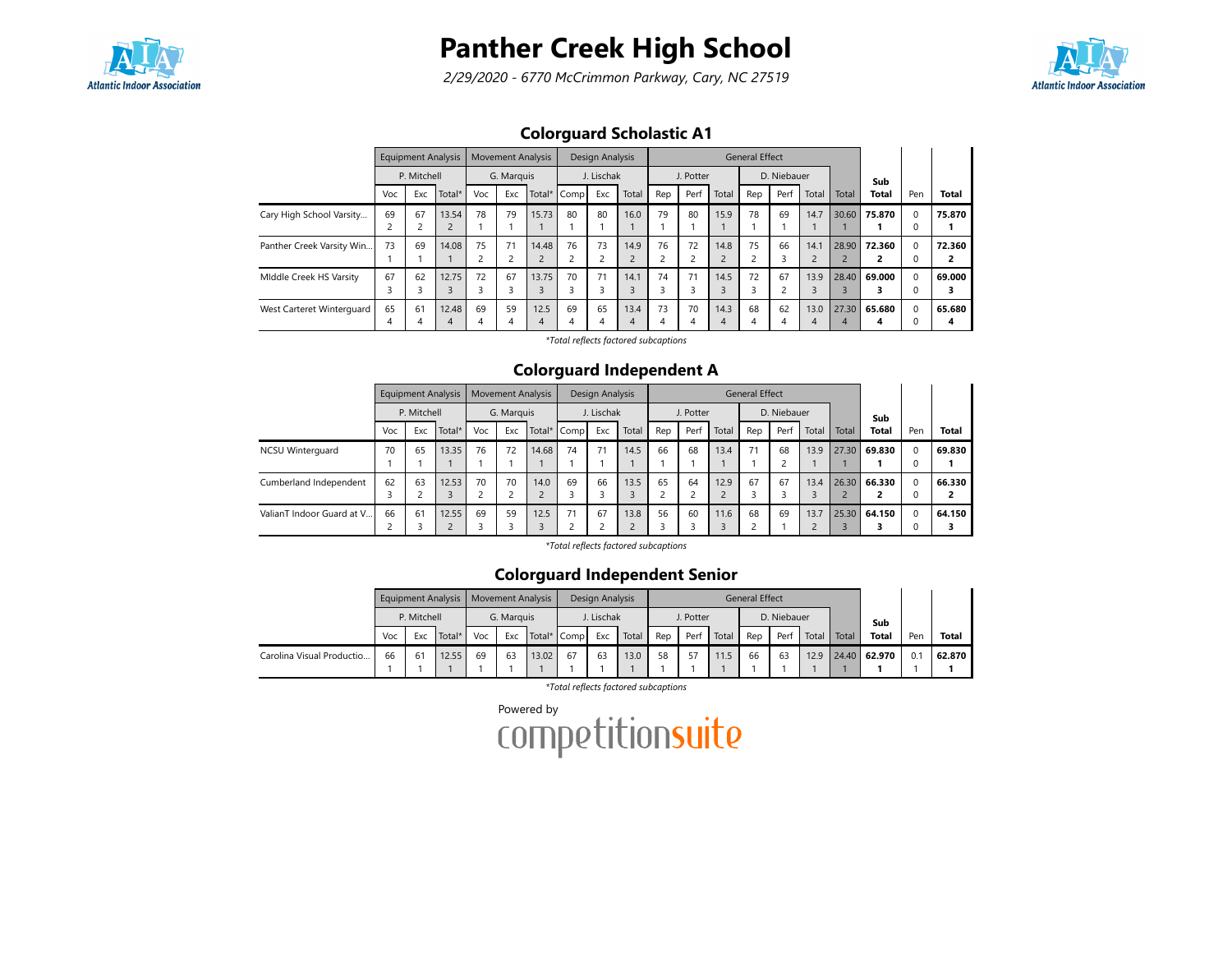

2/29/2020 - 6770 McCrimmon Parkway, Cary, NC 27519



### Colorguard Scholastic Open

|                          |     |              | Equipment Analysis   Movement Analysis |    |            |      |            | Design Analysis |       |     |           |       | General Effect |             |       |       |              |     |              |
|--------------------------|-----|--------------|----------------------------------------|----|------------|------|------------|-----------------|-------|-----|-----------|-------|----------------|-------------|-------|-------|--------------|-----|--------------|
|                          |     | P. Mitchell  |                                        |    | G. Marguis |      |            | J. Lischak      |       |     | J. Potter |       |                | D. Niebauer |       |       | Sub          |     |              |
|                          | Voc | Exc<br>Total |                                        |    | Exc        |      | Total Comp | Exc             | Total | Rep | Perf      | Total | Rep            | Perf        | Total | Total | <b>Total</b> | Pen | <b>Total</b> |
| Cleveland Arts Performan | 79  | 77           | 15.6                                   | 81 | 77         | 15.8 | 78         | 75              | 15.3  | 76  | 74        | 15.0  | 68             | 63          | 13.1  |       | 28.10 74.800 |     | 74.800       |
|                          |     |              |                                        |    |            |      |            |                 |       |     |           |       |                |             |       |       |              |     |              |

### Winds Scholastic A

|                            |      | <b>Music Analysis</b> |      |             | <b>Visual Analysis</b> |                         |     | Overall Effect |      |              |                         |              |
|----------------------------|------|-----------------------|------|-------------|------------------------|-------------------------|-----|----------------|------|--------------|-------------------------|--------------|
|                            |      | P. Furlo              |      |             | M. Aycock              |                         |     | S. Gordon      |      | Sub          |                         |              |
|                            | Comp | Ach                   |      | Total* Comp | Ach                    | Total*                  | Rep | Comm Total*    |      | <b>Total</b> | Pen                     | <b>Total</b> |
| <b>West Carteret WINDS</b> | 79   | 77                    | 23.4 | 71          | 68                     | 20.85                   | 73  | 69             | 28.4 | 72.650       | $\Omega$                | 72.650       |
|                            |      |                       |      |             |                        |                         |     |                |      |              | $\Omega$                |              |
| Southern Alamance Indo     | 68   | 72                    | 21.0 | 57          | 58                     | 17.25<br>$\overline{c}$ | 64  | 62<br>∍        | 25.2 | 63.450       | $\mathbf 0$<br>$\Omega$ | 63.450       |

\*Total reflects factored subcaptions

#### Percussion Scholastic Concert A

|                          |                      | Music                |                        |                      | Artistry             |                        |                          |                      |             |
|--------------------------|----------------------|----------------------|------------------------|----------------------|----------------------|------------------------|--------------------------|----------------------|-------------|
|                          |                      | N. Lavy              |                        |                      | S. Gordon            |                        | Sub                      |                      |             |
|                          | Comp                 | Perf                 | Total*                 | Prog                 | Ful                  | Total*                 | <b>Total</b>             | Pen                  | Total       |
| George Washington HS I   | 80<br>$\overline{c}$ | 77<br>$\overline{c}$ | 39.1<br>$\overline{c}$ | 67<br>3              | 68<br>$\overline{c}$ | 33.8<br>$\overline{2}$ | 72.900                   | $\Omega$<br>$\Omega$ | 72.900      |
| Wakefield Percussion Ens | 81<br>1              | 79<br>1              | 39.9<br>1              | 65<br>4              | 64<br>4              | 32.2<br>4              | 72.100<br>$\overline{2}$ | $\Omega$<br>0        | 72.100<br>2 |
| Roanoke Rapids HS Wint   | 76<br>3              | 73<br>5              | 37.1<br>5              | 70<br>1              | 69<br>1              | 34.7                   | 71.800<br>з              | $\Omega$             | 71.800<br>3 |
| Holly Springs Percussion | 75<br>4              | 75<br>$\overline{4}$ | 37.5<br>3              | 68<br>$\overline{c}$ | 66<br>3              | 33.4<br>3              | 70.900<br>4              | $\Omega$<br>$\Omega$ | 70.900<br>4 |
| West Carteret Percussion | 72<br>5              | 76<br>3              | 37.2<br>4              | 63<br>5              | 63<br>5              | 31.5<br>5              | 68.700<br>5              | $\Omega$<br>0        | 68.700<br>5 |
| Southern Nash Winter Pe  | 69<br>6              | 70<br>6              | 34.8<br>6              | 59<br>6              | 62<br>6              | 30.4<br>6              | 65.200<br>6              | $\Omega$<br>0        | 65.200<br>6 |

\*Total reflects factored subcaptions

Powered by<br>COMPETitionsuite